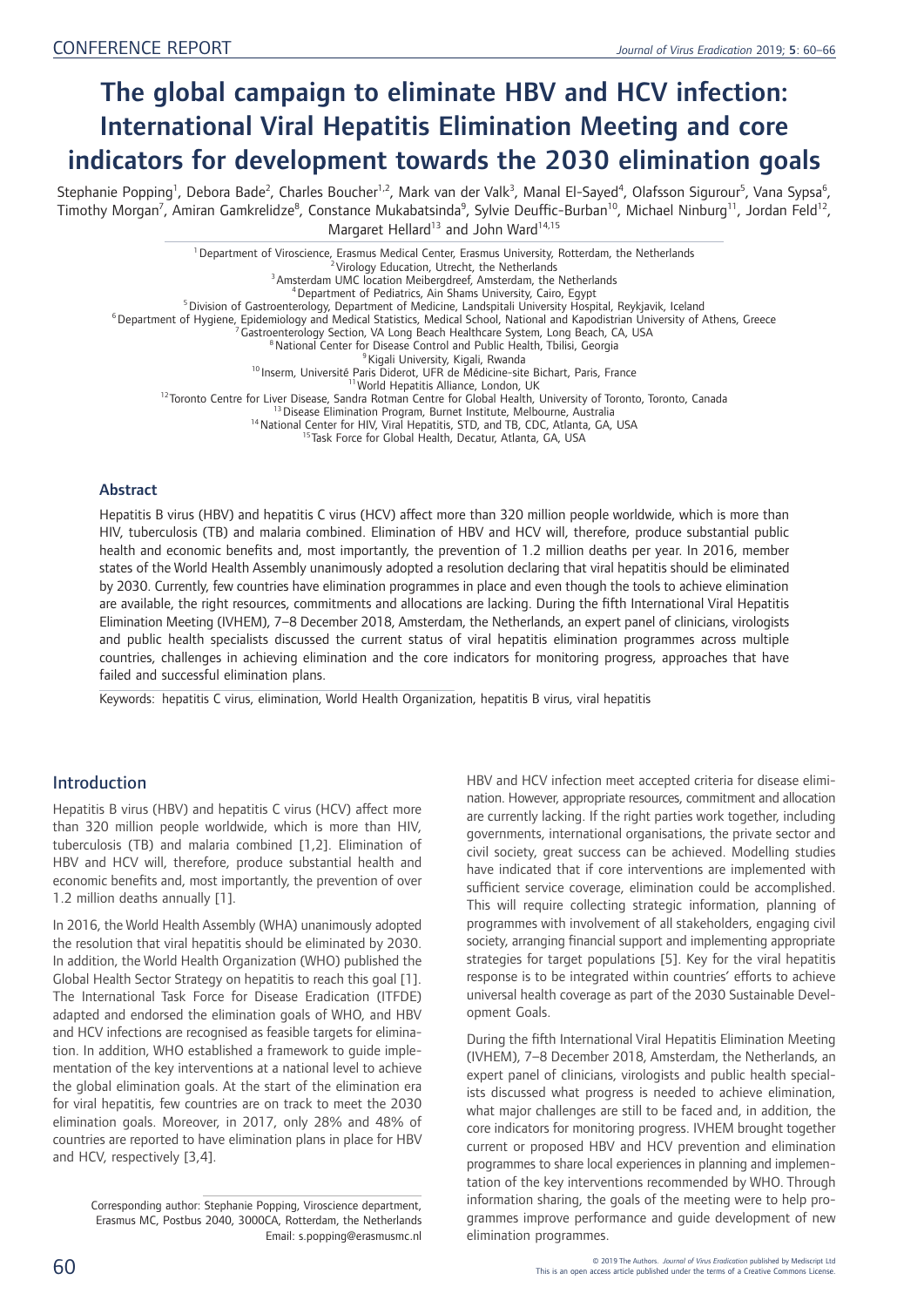## The investment challenges

A major barrier towards elimination is the lack of funding. Viral hepatitis is significantly underfunded compared to HIV, TB and malaria. Currently, there is no significant support from the Global Fund, PEPFAR, the Gates Foundation or other similar international funders outside of the setting of HIV co-infection. Without some support from these, or similar organisations it is unlikely that the 2030 elimination targets will be achieved [4].

Several reasons have been postulated as to the lack of funding for viral hepatitis. First, there is limited knowledge about the high cost of the viral hepatitis epidemic that will continue to grow in future years if current trends in testing and treatment continue. Reaching the 2030 elimination targets by increasing testing and treatment can, however, stop these increasing costs. In fact, achieving viral hepatitis elimination will produce a positive return on investment by 2028 from savings due to the removal of indirect cost associated with viral hepatitis [4]. Additionally, some countries are likely to obtain an even greater health benefit with their current investment. Egypt for instance is currently undertaking massive screening programmes for HCV, but has built into this screening for multiple diseases including HBV, obesity, diabetes and hypertension. In the first 20 days in October, over 4 million people were screened with 140,000 HCV cases detected; as well as more than 1 million cases of obesity and 20,000 diabetic patients were identified.

A second likely reason for the lack of investment is that, viral hepatitis infects many minorities who are often highly vulnerable and underrepresented at a political level. Due to their vulnerability these groups are often not in position to advocate for support and funding. HIV is an example where involvement of civil society drove the HIV movement and resulted in awareness, political support and funding. Work needs to be done to support civil society and community organisations to be engaged and advocating for funding. Only with enough community advocacy will the political leadership start to support the matter and the pledge for a global fund can begin.

Whilst the viral hepatitis response would benefit from the support of international funding organisations, it is key that individual countries take responsibility for supporting the investment in elimination. China is a good example. Sustainable HBV programmes were established with support from private partnerships and leadership [4]. GAVI was one of the organisations that supported universal hepatitis B immunisation of infants in China. In addition, organisations such as GAVI, which recently announced prioritised investment in HBV birth-dose vaccines, can make a tremendous difference with raising awareness particularly through immunisation campaigns, especially in low- and middle-income countries. Georgia's HCV response is another example where a strong government leadership, combined with private investment from Gilead Sciences and technical support from the US Centers for Disease Control and Prevention and FIND/Unitaid led to successes.

The lack of national and international investment in viral hepatitis programmes, especially in low- and middle-income countries, means that national hepatitis programmes are underfunded. As a result, testing programmes are hampered and only small numbers of individuals therefore have access to treatment [6]. In order to establish a strong hepatitis response and strengthen healthcare systems, especially in low- and middle-income countries, financial support is needed to lay the groundwork for elimination by providing essential research and support [6].

# Strategic information of successful countries on track towards the elimination goals

There are several countries that have developed elimination plans [3,4]. One of the most successful countries is Egypt, where many are already cured, and mass testing programmes are identifying the millions of individuals who are unaware of their infection [7]. Not only adults are included in these programmes: Egypt is also including children and adolescents. By testing and treating the young population, parents are also engaged in testing. In addition, adolescents tend to strengthen the community by raising awareness and advocacy. During the testing programme, stigma in schools or when parents where asked for consent for testing of their child has been identified. By working together with organisations such as the national mother and child organisation, knowledge is gained regarding the protection of children from discrimination and stigma. This approach can be an example for other countries, since worldwide over 11 million children (under the age of 15) have HCV infection [8].

Georgia is another country that has successes in eliminating viral hepatitis. There is a high prevalence of HCV infection (5.4% of adults have HCV) [9]. Since 2015, an HCV elimination programme has been in place, based on six main principles: (1) advocacy, awareness and education, and partnerships for HCV-associated resources; (2) HCV transmission reduction; (3) identification of those with HCV; (4) HCV laboratory diagnostics; (5) HCV care and treatment; and (6) HCV surveillance. The programme receives funding from the Global Fund, and is constantly evolving to meet the beneficiaries' needs. Georgia uses an integrated approach by combining testing protocols and care for HIV, TB and HCV. By integrating viral hepatitis care into existing platforms, costs are reduced. To improve coverage and maximise the number of the target population, Georgia decentralises HCV-related services. This improves accessibility for persons living in rural areas. In addition, primary healthcare workers and non-specialised settings near patients' homes are involved in the management of uncomplicated HCV cases.

Iceland is also leading in elimination and, according to mathematical models, could potentially reach the WHO elimination targets by 2020 [10]. A nationwide programme has been established, Treatment as Prevention for Hepatitis C (TraP HepC), where universal access to direct-acting antivirals (DAAs) is combined with intensified screening and harm-reduction efforts. One central virology laboratory serves the entire country and reports all new HCV infections directly to a national HCV registry. Emphasis is on early case finding and treatment of high-risk groups such as persons who inject drugs (PWID) and prisoners, as well as patients with advanced liver disease. Using the treatment-as-prevention (TasP) approach, previously described as a good tool for HIV prevention and described as effective for HCV, the aim is to not only offer a cure to patients but also to reduce the domestic HCV incidence by 80% prior to the WHO elimination goals for 2030 [11–13]. The programme has already resulted in a major decrease of HCV prevalence among key risk groups such as PWID and prisoners.

In Athens (Greece), a fast-track intervention to seek-test-linktreat PWIDs has been established, based on a programme established during an outbreak of HIV among persons who inject drugs [14,15]. Athens accounts for 8700 high-risk drug users, of whom 2450 had actively injected in the past 30 days [16]. Harmreduction programmes with opioid substitution therapy (OST) and needle syringe programmes (NSP) are in place, but waiting times are long. In addition, DAAs have been available without restriction since September 2018. However, they are only accessed by a small percentage of PWIDs. The current programme is used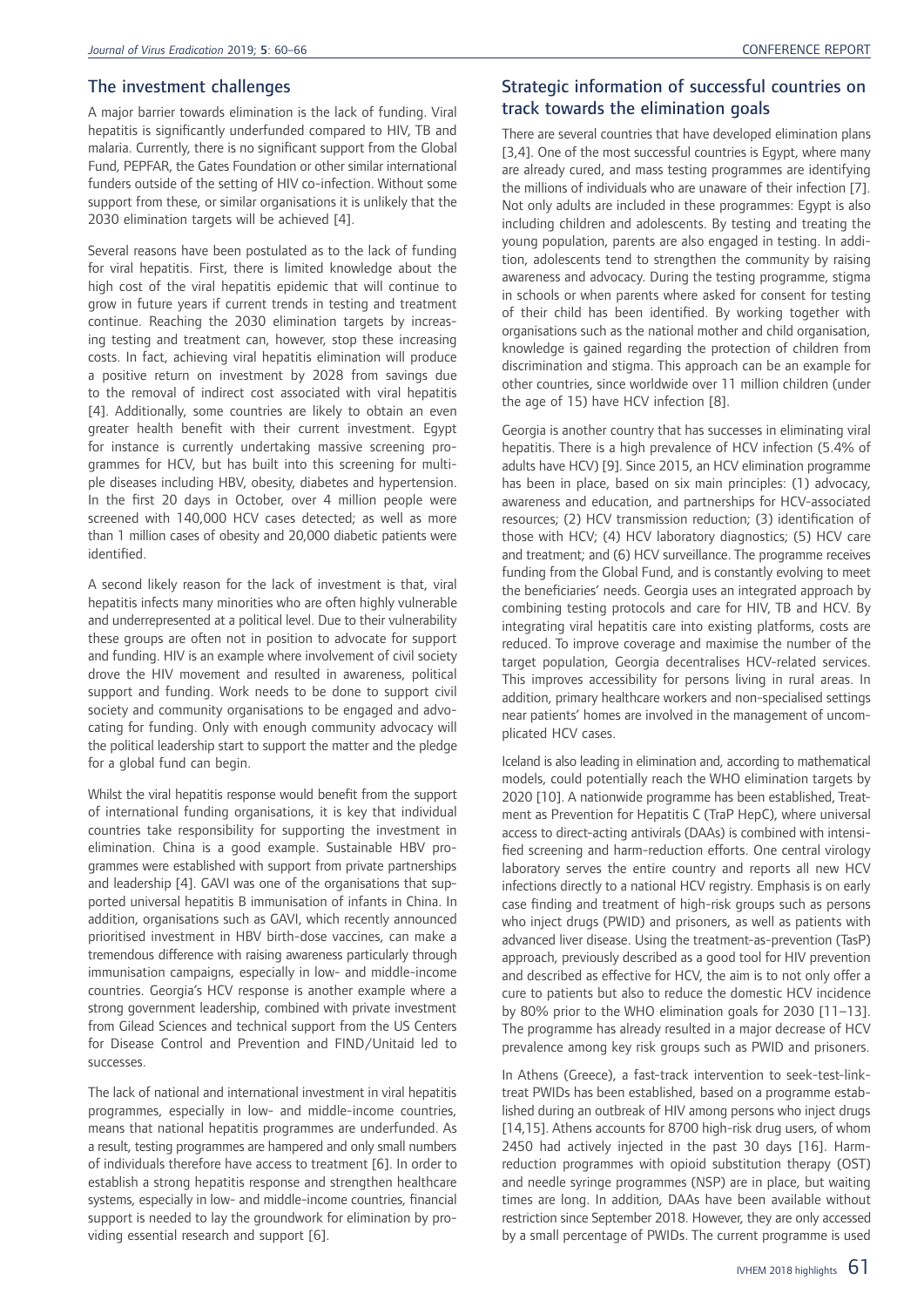to increase diagnosis and treatment for HCV and HIV infection among PWIDs. Chain-referral sampling is used to bring individuals into care (a single individual from a target population is invited and requested to invite three other recruits from their network) [17]. A combination of rapid identification, fibroscans and biochemical testing are used in a single visit to avoid losing individuals in the care cascade (Table 1). Specially trained clinicians visit the study site, to improve linkage to care. In addition, PWIDs are assigned a peer-navigator, who accompanies them to their first liver or infectious diseases clinic appointment. Similarly to Iceland, a national HCV treatment registry is used to monitor progress and to improve linkage to care.

In the United States the Veterans Administration (VA) uses Lean as a strategic methodology to improve HCV care (Table 1). Lean is a business methodology that promotes the flow of value (care) to the customer (patient), through continuous improvement, and increases access to information to ensure responsible decisionmaking. Currently, 8.9 million veterans receive VA care, and the VA leadership has identified HCV as a priority. 'Hepatitis Innovation

|                      |                                                                                                                                                                                                                                                                                                                                 | Table 1. The challenges, failures, lessons learned and solutions from different countries in efforts to eliminate viral hepatitis                                                                                                                                                                                                                                                                                                                                                                                                                                                                                                                                          |
|----------------------|---------------------------------------------------------------------------------------------------------------------------------------------------------------------------------------------------------------------------------------------------------------------------------------------------------------------------------|----------------------------------------------------------------------------------------------------------------------------------------------------------------------------------------------------------------------------------------------------------------------------------------------------------------------------------------------------------------------------------------------------------------------------------------------------------------------------------------------------------------------------------------------------------------------------------------------------------------------------------------------------------------------------|
| Country              | Challenge and/or failures                                                                                                                                                                                                                                                                                                       | Solutions and lessons learned                                                                                                                                                                                                                                                                                                                                                                                                                                                                                                                                                                                                                                              |
| Egypt                | High HCV prevalence, treated all patients and<br>screening programmes were running behind, cost<br>of diagnosis, number of PCR tests was a<br>bottleneck                                                                                                                                                                        | Before 2014: established data networking centre and political will to eliminate<br>$\bullet$<br>HCV. Since, 2016 pledge from the president to eliminate HCV [7]<br>National plan since 2014 including HCV treatment centres<br>$\bullet$<br>Generic DAAs<br>$\bullet$<br>Decentralising the screening project by using mobile units and different<br>testing sites<br>Negotiated for a lower PCR price given number fo tests required<br>Loan from the World Bank and private sector cooperation<br>Companies helped to develop dried blood spot test<br>Simplify the monitoring strategy                                                                                  |
| Georgia              | High HCV prevalence, need to identify the<br>missing millions, reaching the younger<br>population, cost, linkage to care                                                                                                                                                                                                        | Integrated hepatitis care into HIV, TB and malaria care<br>Scaling-up advocacy for hepatitis, HIV and TB<br>Decentralisation of healthcare (screening and treatment) using primary<br>healthcare<br>• Massive screening programmes, focusing on affected age group of males<br>(30-60 years) and high-risk groups<br>Universal screening in harm-reduction networks<br>Used medical university students as extra help in these harm-reduction<br>networks<br>When elimination was feasible the authorities were on board<br>Strengthen the healthcare system through the support of Global Fund<br>More enrolment of public health specialists for linkage-to-care process |
| Australia            | Reaching the younger population, decline in<br>number of people accessing treatment [18]                                                                                                                                                                                                                                        | Decentralising care and bringing care to the community where patients access<br>$\bullet$<br>services (community care/primary care) [19]<br>Point-of-care test in needle and syringe programmes (RAPID-EC)<br>Increase awareness about new HCV treatments<br>$\bullet$<br>Increase coordination between services, for example community and prisons<br>Support enhanced data management                                                                                                                                                                                                                                                                                    |
| France               | Prioritisation of treatment, high drug cost, high<br>HCV prevalence and HCV transmission among<br><b>PWIDs</b> [20]                                                                                                                                                                                                             | Established mathematical models to gain further insight into the best<br>$\bullet$<br>treatment strategies and harm-reduction programmes [21-23]<br>Price negotiations allowing the significant decrease in drug costs<br>$\bullet$                                                                                                                                                                                                                                                                                                                                                                                                                                        |
| <b>United States</b> | High HCV prevalence, optimising HCV in the VA                                                                                                                                                                                                                                                                                   | • System redesign using LEAN methodology [26,27]                                                                                                                                                                                                                                                                                                                                                                                                                                                                                                                                                                                                                           |
| Netherlands          | Linkage to care of the high-risk group, retention<br>in care                                                                                                                                                                                                                                                                    | Involving target group in establishing linkage-to-care strategies<br>٠<br>Using affected community in building online and offline information platform<br>$\bullet$<br>$[28]$<br>Development of play-safe chemsex toolkit<br>$\bullet$                                                                                                                                                                                                                                                                                                                                                                                                                                     |
| Canada               | Projects stalled due to constant data gathering<br>required by health authorities, screening<br>programmes were successful but the labs could<br>not process the numbers                                                                                                                                                        | Not everything has to be perfect<br>$\bullet$<br>Negotiating is power, important to get all the major players in the room. The<br>$\bullet$<br>leadership must push the agenda forward; in addition, the industry must also<br>understand the needs and can support the gaps in care                                                                                                                                                                                                                                                                                                                                                                                       |
| Myanmar              | Low general awareness and in key populations,<br>rural areas hard to reach, low vaccine coverage                                                                                                                                                                                                                                | Aiming for high advocacy by increasing the political will<br>Decentralisation of healthcare<br>$\bullet$                                                                                                                                                                                                                                                                                                                                                                                                                                                                                                                                                                   |
| Rwanda               | Receiving funding                                                                                                                                                                                                                                                                                                               | Government acknowledged viral hepatitis as a major health problem and<br>sought funding<br>Strengthening of the programme by the Global Fund                                                                                                                                                                                                                                                                                                                                                                                                                                                                                                                               |
| Greece               | Small numbers of PWIDs accessed care, waiting<br>lists for harm-reduction programmes are long                                                                                                                                                                                                                                   | Established a fast-track intervention to seek-test-link-treat PWIDs [14,15]<br>Used previous HIV programmes as an example<br>$\bullet$<br>Chain-referral sampling to engage individuals into care [17]<br>$\bullet$<br>Rapid identification, fibroscans and biochemical testing all in a single visit<br>$\bullet$<br>Peer-navigators to improve linkage to care<br>٠                                                                                                                                                                                                                                                                                                      |
| Iceland              | Some actively injecting drug users remain<br>difficult to engage in treatment and maintain on<br>treatment; visitors from abroad, such as asylum<br>seekers and foreign prisoners with pre-existing<br>chronic HCV infections; patients at an increased<br>risk of infection and re-infection (MSM, persons<br>sharing needles) | Incentives (including financial) for difficult patients. Adherence support<br>Screening of immigrants and asylum seekers. Collaboration with the chief<br>$\bullet$<br>epidemiologist and immigration authorities.<br>• Scale-up of HCV testing and harm-reduction efforts, including increased<br>access to needles and syringes (NSP)                                                                                                                                                                                                                                                                                                                                    |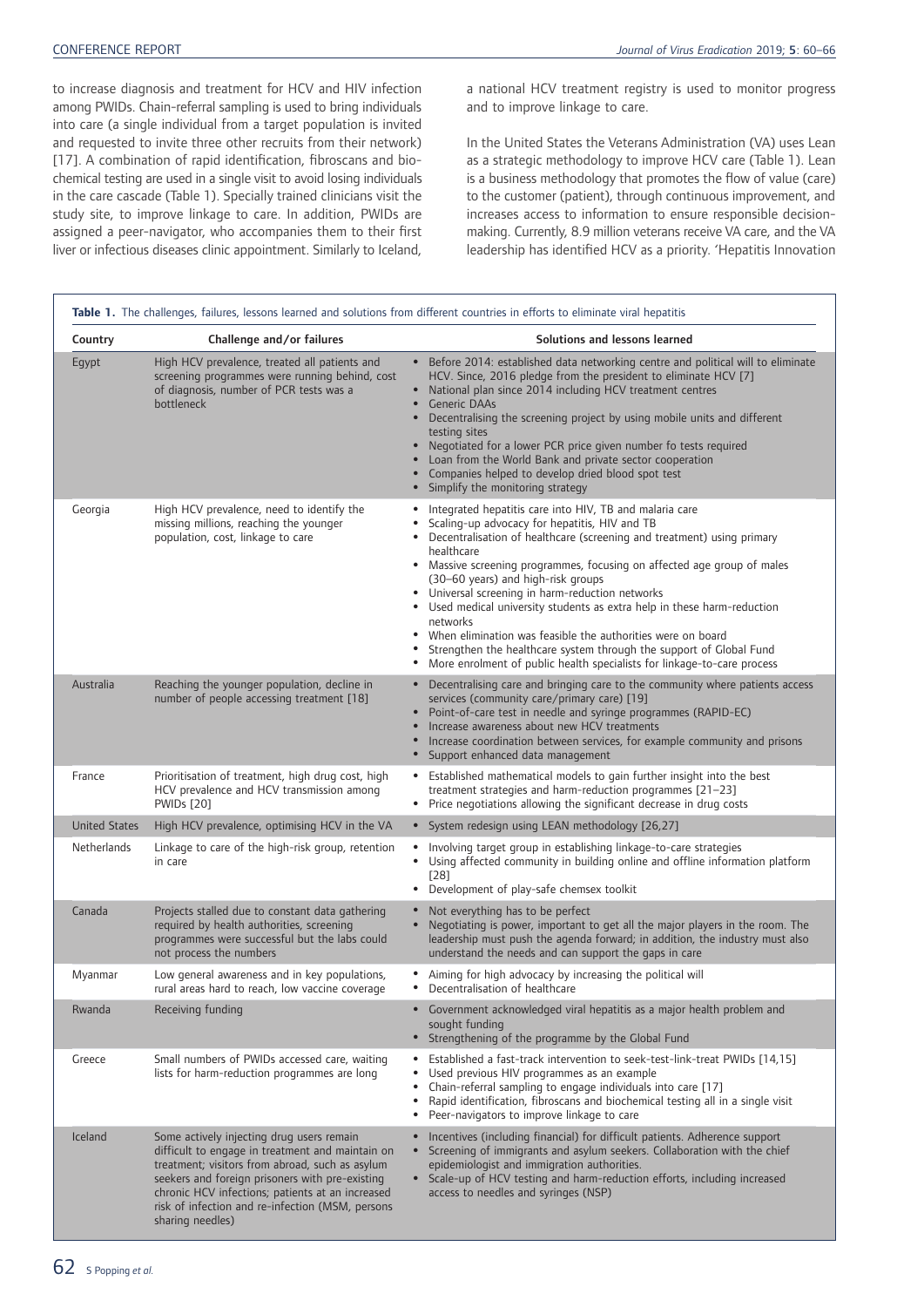#### **Box 1.** Essential components of HCV elimination programmes

- Data are used to assess HCV disease burden and health system capacity
- Plan of action with time limited numerical targets
- Civic and political support for implementing partners and target populations
- Capacity to deliver appropriate interventions to target populations
- Sustainable models for financing programmes
- Integration of services in existing health systems • Strategic data to monitor programme performance and progress
- towards elimination goals • Participation in operational research

Teams' (HIT) were installed at each hospital, comprising doctors, pharmacists, nurse practitioners, physician assistants, research nurses, clerks and system redesign personnel. Their aim is to improve HCV care by redesigning care and the delivery processes with the lean methodology, which makes it feasible to measure improvements in variability, access, quality of HCV care and problems with HCV screening. Each year, the HIT leadership teams set national goals for HCV testing rates and treatment rates. In addition, they have constructed HCV dashboards, where providers have clear 'real-time' access to patient data. Moreover, HITs established different testing interventions such as: clinical reminders; reflex HCV-RNA testing; performance indicators for healthcare executives; and multimedia marketing. Special programmes are focused on at-risk groups by educating and partnering with mental health and substance use treatment providers and homeless stand-downs. Challenges are that many of the remaining untreated patients have barriers to receiving treatment, such as homelessness, substance use, refusal of treatment, other comorbidities (e.g. cancer), or do not use VA services at this time.

# Gaps in the treatment cascade

#### Finding the missing millions

Care-cascade analysis is an essential evaluation tool for the challenges on the way to cure. The cascade of care for HBV and HCV showed that one of the major difficulties on the road to elimination is finding the missing millions affected by the illnesses. While Egypt was very successful in treating all known individuals with HBV and HCV, there were many who were undiagnosed and massive testing programmes were needed to identify the missing millions [7]. With major support from the president, successful negotiations with several companies saw reduced prices for *in vitro* diagnosis tests. By simplifying diagnostics and the costs of follow-up programmes, the cost for each case of HCV elimination declined. Subsequently, the lack of polymerase chain reaction machines created the next bottle neck, limiting the number of specimens that could be tested. To solve the capacity problem, a change to diagnosis and screening using point-of-care tests was made. This allowed decentralised testing using mobile units and local testing sites, tackling the issue region by region rather the whole country at once.

In Rwanda, there is a strong political will to eliminate hepatitis, due to the higher mortality from viral hepatitis than from HIV. The Rwandan government supported hepatitis elimination programmes by allocating \$9 million and obtained support from the Global Fund. HBV and HCV prevalence is estimated to vary around 3.1–4.5% and 4.6–8.9%, respectively (total population of 12 million) [29]. HIV programmes form a successful model for service delivery and platforms for testing (viral load and genotyping). Therefore, hepatitis screening services have been successfully integrated into existing HIV care. In addition, DAAs are freely available. In Rwanda, 280,000 individuals were tested, 9000 patients were treated, and television and radio were used to target individuals aged 45 and older for hepatitis testing to reach the missing millions.

One major barrier in finding the missing millions is the lack of awareness of viral hepatitis. Globally, 9-out-of-10 individuals are unaware of their infection status, as most have no well-defined symptoms and many do not classify themselves as belonging to at-risk groups [1]. In addition, millions of people have been, and continue to be, infected, accidentally and unnoticed, by unscreened blood transfusions and unsterilised equipment [30]. Although certain countries have established massive testing programmes, there is still limited experience on how to engage with large numbers of undiagnosed individuals, and it is likely to vary between countries and regions depending on which risk behaviours are driving the epidemic.

A good insight into country-specific epidemics is essential as a baseline for the development of testing approaches. The HCV epidemic in Canada, for instance, is concentrated around birth cohorts and most people are unaware of their risk. Targeted testing in birth cohorts, therefore, would be a perfect strategy, although this would be an insufficient strategy in Egypt, where HCV exists among the whole population. Solely testing the birth cohort results in many undiagnosed infections, so screening programmes should be implemented more widely. By contrast, in Australia, former and current PWIDs are aware of their infection but unaware of the availability of curative DAAs. This does not require a testing programme but linkage to care. Mathematical models can help to identify the most cost-effective testing strategy [23].

#### Improving linkage to care

Linkage to care is crucial and an important precursor to retention. Cascade analysis with recent data is fundamental to improve linkage to care. As an example, in African countries, cascade analysis pointed to a more pronounced treatment gap compared to other regions [1,10,31]. A common reason for delaying health services among people living with HIV/AIDS was 'medical pluralism', the use of multiple health systems including traditional healers in sub-Saharan Africa [32,33]. Many lessons can be learned from HIV care, which can be used in determining viral hepatitis linkage-to-care programmes. In particular, viral hepatitis testing can be integrated into the already existing delivery models for HIV and primary care.

Several minorities also face linkage-to-care issues, often due to stigmatisation and low political commitment. This results in limited service penetration and a lack of engagement of healthcare providers. In the UK for example, homeless persons, are estimated to be 50 times more likely to have chronic HCV infection, but only 3% receive treatment [34]. PWIDs also have difficulties in finding health care, which is a significant barrier in linkage to care. There is also a lack of specialised services and programmes for younger people who would particularly benefit from earlier treatment and care. Currently, only Egypt has a testing and treatment programme for adolescents, and more countries should advocate for treatment programmes among this age group. Calling attention to marginalised populations is appropriate since HBV and HCV are often the result of poor healthcare and a problem for civil society as a whole. Public education can build awareness of the burden of disease and linkage to liver cancer to promote greater advocacy by civil society to call on political leaders to commit national resources to HCV and HBV elimination.

In the Netherlands, linkage to care for high-risk groups was one of the major challenges (Table 1) and the community generated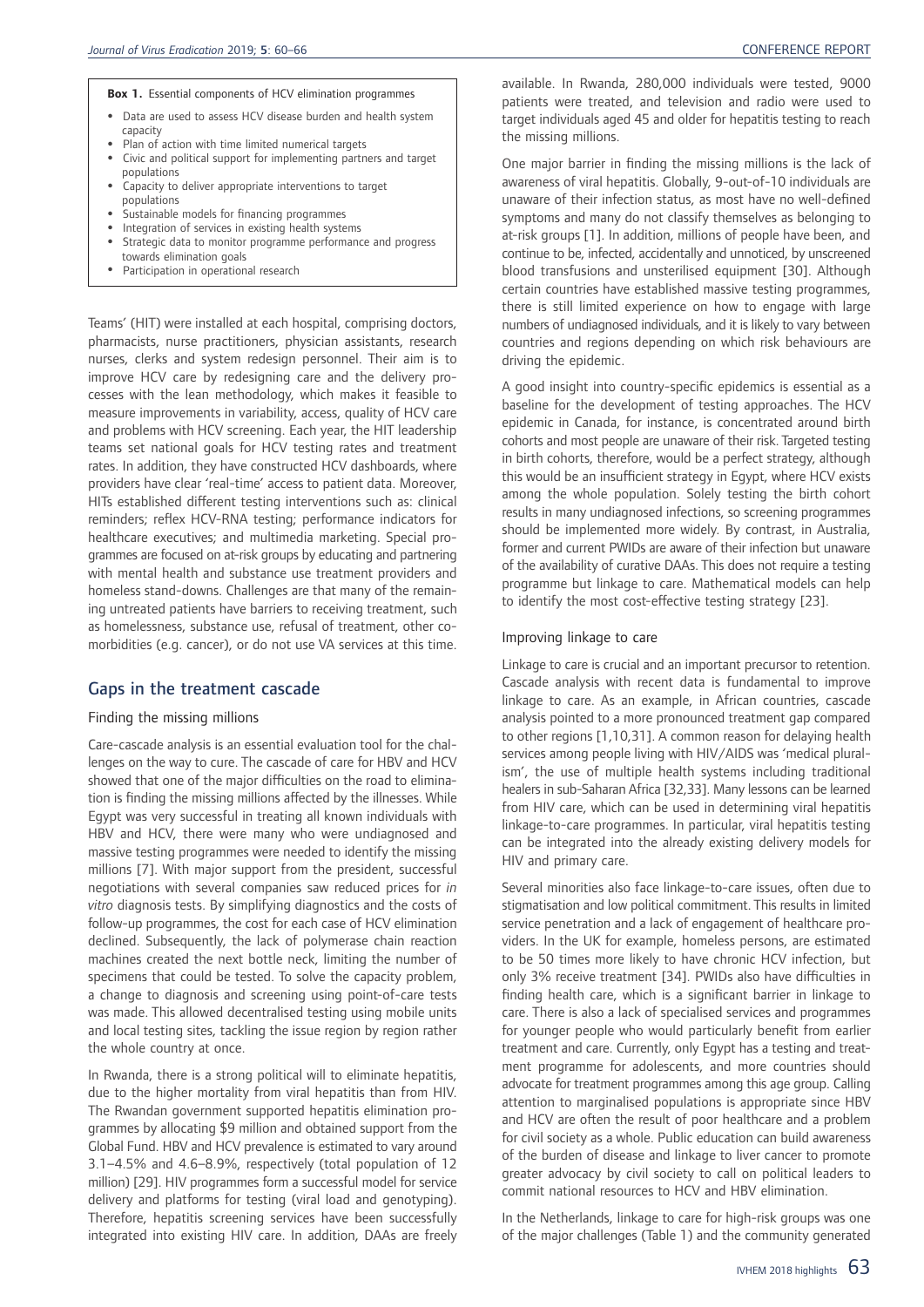innovative ideas. New HCV infections are concentrated among men who have sex with men (MSM) [35,36] while new cases of HCV among PWIDs are very low: in 2016 there were 44 cases in MSM with fewer than five associated with injection drug use [37]. Since 2015, DAAs have become available without restriction, which resulted in a decline in incidence of 70% among MSM [11,38]. However, re-infections are still high and predominantly related to the involvement of MSM in high-risk sexual activities (including chemsex). MSM are, therefore, the key group for interventions. Currently, innovative harm-reduction strategies are used in close collaboration with the community to achieve HCV elimination. NoMoreC is a good example of a community platform where MSM educate other MSM on HCV and safe sex. In addition, play-safe toolboxes can be ordered as well as free HCV home tests, based on dry bloodspot testing [28]. The aim of this platform is to increase awareness and knowledge, encourage regular and timely testing, and offer tailored advice to MSM to reduce their risk of acquiring HCV [28].

HCV treatment uptake in Australia was initially high, but has begun to fall over the past 12 months [39]. Several barriers for linkage to care were identified, such as: a shortage of healthcare practitioners in some area (particularly rural and regional Australia), lack of coverage services; stigma and discrimination; accessing tertiary care services; and HCV being not a priority [18] (Table 1). As a solution, Australia redefined linkage to care models towards the community, where patient access to services and care was decentralised. Several studies, for example, the PRIME study and RAPID-EC, showed that patients were more likely to engage in care when DAAs were given in primary care compared to tertiary hospitals [19,40]. Prescribing rules were changed and, by 2018, most DAAs were prescribed by general practitioners.

## HBV care is neglected compared to HCV

HBV care is 'neglected' compared to HCV in terms of treatment and, in addition, there is still limited recognition of the illness. There are several reasons why. First, the greatest HBV morbidity and mortality is found in low- and middle-income countries. In many of these countries HIV had been a major contributor to morbidity and mortality until the development of good coverage of antiretroviral therapy. Additionally, with the advent of DAAs, HCV has become a treatable condition; however, HBV has been left behind. Second, there is no community movement, as there was with HIV, to bring the condition into the spotlight. Civil society is very important for creating advocacy and raising awareness. With the availability of DAAs, this awareness has increased for HCV, although mostly led by drug company treatment campaigns rather than by the affected community. Third, HBV testing needs to be more accessible and cost barriers need to be reduced. HBV monitoring is also difficult with many different steps. Additionally, the timely use of HBV vaccination at birth is a challenge in certain countries, particularly in sub-Saharan Africa where coverage is around 10%.

# Monitoring progress

Monitoring progress is an important element in the elimination effort to ascertain if interventions, such as vaccination programmes and other prevention efforts are being effective, whether testing is increasing, and if those testing positive are being linked to care as necessary. Without monitoring, progress cannot be measured, and the impact of the epidemic cannot be understood. WHO recommend three elements for surveillance and 10 core indicators [30]. For surveillance: (1) enhanced case reporting of acute hepatitis describes incidence trends and identifies who

acquire hepatitis; (2) biomarker surveys generate reliable population-based estimates of the prevalence, preferably by age; and (3) sequelae surveillance captures mortality from viral statistics and the attributable fraction describes mortality trend [30]. Cascade monitoring relies on aggregated or individual data. If it is not possible to obtain new data, existing data can be extrapolated to provide working estimates to allow the establishment of elimination programmes.

WHO plans to monitor progress towards elimination by requesting countries to report on their progress by core indicators [30]. WHO is to publish new simplified, consolidated guidelines on hepatitis strategic information that will propose a simplified approach for conducting rapid data extraction to report progress towards elimination in the Global Reporting System for Hepatitis (GRSH) [30]. WHO will monitor what is new, policy uptake, cascade of care and sequelae. With this information, WHO will provide a global system of centralised data.

# What further steps are needed

Hepatitis B vaccination of infants, blood safety programmes and universal precautions in healthcare settings have already greatly reduced HBV and HCV incidence. However, morbidity and mortality are still increasing. What is further needed is to prioritise the full implementation of timely HBV vaccinations, drug addiction therapies, safe injection equipment and HCV treatment for persons who inject drugs, and assured access to testing, care and treatment for those with HBV and HCV.

In addition, countries should establish elimination programmes with action plans that have time-limited numerical targets and the capacity to deliver appropriate interventions to target populations, with Egypt and Australia as good examples. Moreover, services should be integrated in existing health systems, as successfully achieved in Georgia, and strategic data should be used to monitor programme performance and progress towards elimination goals with Iceland and the VA as examples. Countries should also participate more in operational research.

Furthermore, a global coalition, as recommended by the ITFDE, can help by building the capacity and advocacy towards elimination [41]. Large elimination campaigns are often supported by coalitions of implementing programmes, funding organisations, technical experts, and even international organisations such as WHO. A global coalition, guided by the ITFDE and experiences of other elimination programmes can provide the knowledge and experience, and can establish dynamic evidence-based meetings such as IVHEM, which can provide assistance from technical experts and opportunities for generating new knowledge.

# Conclusion

During IVHEM, key elements, such as linkage to care, finding the missing millions, awareness, stigma, cost, and lack of funding were discussed as challenges to elimination programmes. The experience gained from previous and current disease elimination initiatives revealed the essential components of effective elimination programmes, including action plans, building capacity, integrated services, collecting strategic data, and monitoring progress.

Examples from several countries were given on how costs were lowered and existing healthcare systems were used. For example, the VA fully integrated HBV and HCV care into existing services and Georgia integrated and decentralised towards primary care. Other methods for lowering costs were discussed, such as in Egypt, where negotiations with companies reduced the cost of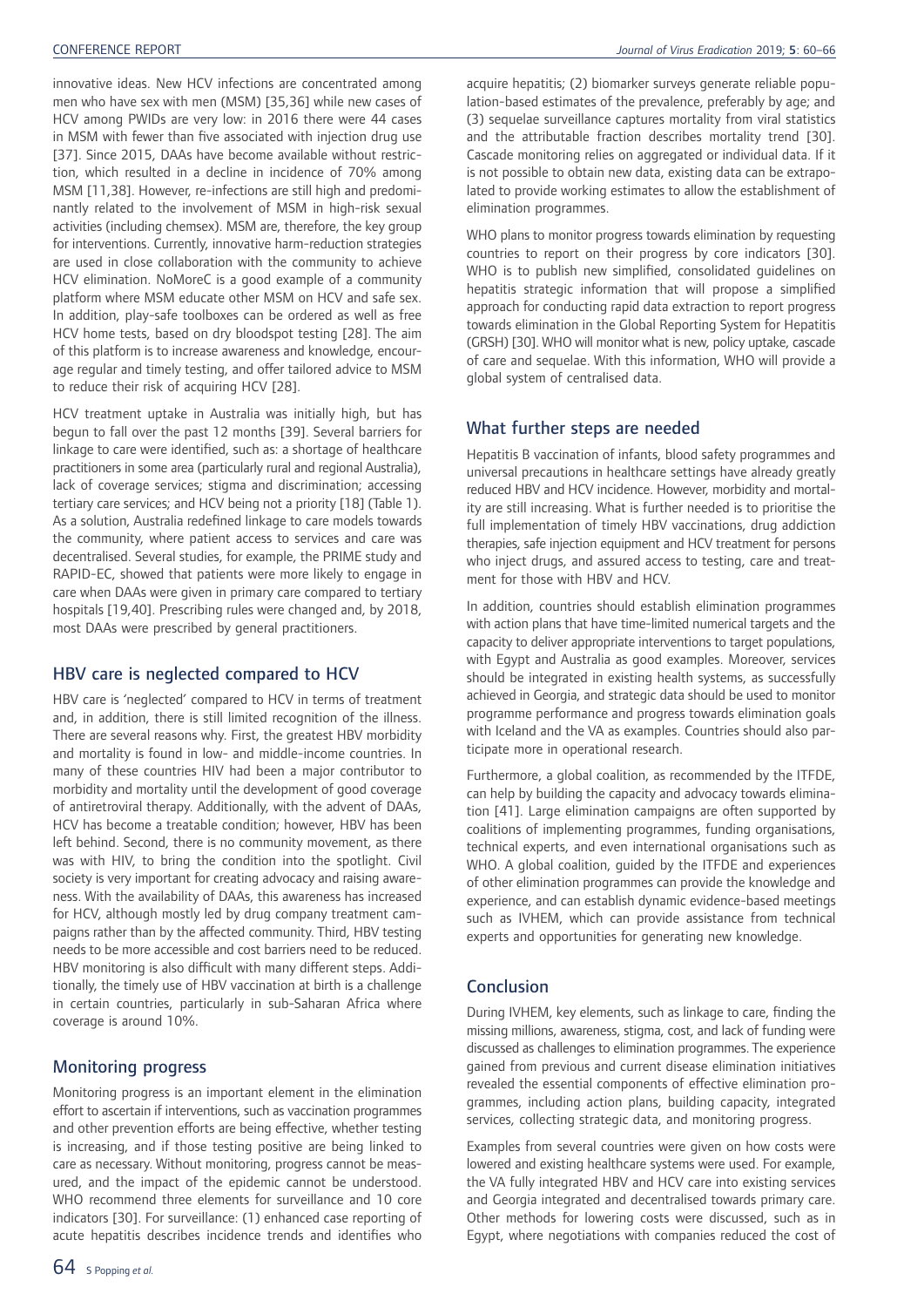testing due to the large volume required and generic DAAs were manufactured locally. In addition, Australia more affordable interventions and diagnostics were negotiated and primary care services are being used to deliver treatment.

In order to establish elimination, collection of strategic information, involvement of all stakeholders, engagement with civil society, and arrangement of financial support were considered important elements. Iceland was given as a good example of where public and private partnership, in combination with a HCV registry, led to a successful nationwide elimination programme.

To improve linkage to care, appropriate strategies for the target population should be established as for example in the Netherlands where the community was engaged in creating a programme.

Most importantly, in order to achieve elimination, we need more involvement from the community, and bring the right parties together because only the voice of millions can really drive the movement forward.

# Acknowledgements

### Conflict of interest

SP: an unrestricted education grant from Gilead Sciences and further receives funding from Gilead, MSD, ViiV Healthcare and Jansen.

CB: grants from Gilead Sciences, MSD, ViiV Healthcare and Janssen.

MvdV: participated in ad boards with fees paid to his institution for: Abbvie, Gilead, J&J, MSD, ViiV; received independent research grants from: Abbvie, Gilead, MSD, J&J.

MES: PI in a Gilead Sciences-sponsored investigator-initiated trial (received no PI fees).

OS: Speakers fees: MSD, Gilead Sciences.

VS: Gilead, Abbvie.

TM: received funding for clinical trials performed by: Abbvie, BMS, Genfit, Gilead and Merck.

AG: no conflict of interest.

CM: no conflict of interest.

SDB: received grants from ARHEL and MSD; served on advisory boards for Abbvie, BMS, Gilead and MSD; lecture fees from Abbvie, BMS and Gilead, outside the submitted work.

MN: grant support from Gilead Sciences, MSD and Abbvie.

JF: grant funding from Abbvie, Abbott, Gilead, Janssen and Merck, and scientific consulting from Abbvie, Contravir, Gilead and Merck.

MH: funding from Gilead Sciences, Abbvie and GSK for investigator-initiated research.

JW: no conflict of interest.

The IVHEM meeting, organised by Virology Education, received financial support from Gilead.

## **References**

- 1. World Health Organization. *Global Hepatitis Report 2017*. Geneva: 2017. Available at: www.who.int/hepatitis/publications/global-hepatitis-report2017/en/ (accessed January 2019).
- 2. Stanaway JD, Flaxman AD, Naghavi M *et al.* The global burden of viral hepatitis from 1990 to 2013: findings from the Global Burden of Disease Study 2013. *Lancet* 2016; 388: 1081–1088.
- 3. Lazarus JV, Stumo SR, Harris M *et al.* Hep-CORE: a cross-sectional study of the viral hepatitis policy environment reported by patient groups in 25 European countries in 2016 and 2017. *J Int AIDS Soc* 2018; 21 Suppl 2: e25052.
- 4. Pedrana A, Howell J, Schröder S *et al.* Eliminating viral hepatitis: the investment case. *World Innovation Summit for Health*. November 2018. Doha, Qatar.
- 5. Ward JW, Hinman AR. What is needed to eliminate hepatitis B virus and hepatitis
- C virus as global health threats? *Gastroenterology* 2018; epub ahead of print. 6. Gore C, Hicks J, Deelder W. Funding the elimination of viral hepatitis: donors needed. *Lancet Gastroenterol Hepatol* 2017; 2: 843–845.
- 7. El-Akel W, El-Sayed MH, El Kassas M *et al.* National treatment programme of hepatitis C in Egypt: hepatitis C virus model of care. *J Viral Hepat* 2017; 24: 262–267.
- 8. Sokal E, Nannini P. Hepatitis C virus in children: the global picture. *Arch Dis Child* 2017; 102: 672–675.
- 9. Baliashvili D, Kasradze A, Kuchukhidze D *et al.* Prevalence and genotype distribution of hepatitis C virus in Georgia: a 2015 nationwide population-based survey. *J Hepatol* 2017; 66 Suppl 1: S277.
- 10. Scott N, Olafsson S, Gottfreethsson M *et al.* Modelling the elimination of hepatitis C as a public health threat in Iceland: a goal attainable by 2020. *J Hepatol* 2018; 68: 932–939.
- 11. Boerekamps A, van den Berk GE, Lauw FN *et al.* Declining hepatitis C Virus (HCV) incidence in dutch human immunodeficiency virus-positive men who have sex with men after unrestricted access to HCV therapy. *Clin Infect Dis* 2018; 66: 1360–1365.
- 12. Martin NK, Thornton A, Hickman M *et al.* Can hepatitis C Virus (HCV) direct-acting antiviral treatment as prevention reverse the HCV epidemic among men who have sex with men in the united kingdom? Epidemiological and modeling insights. *Clin Infect Dis* 2016; 62: 1072–1080.
- 13. Olafsson S, Tyrfingsson T, Runarsdottir V *et al.* Treatment as prevention for hepatitis C (TraP Hep C) – a nationwide elimination programme in Iceland using direct-acting antiviral agents. *J Intern Med* 2018; 283: 500–507.
- 14. Sypsa V, Psichogiou M, Paraskevis D *et al.* Rapid decline in HIV Incidence among persons who inject drugs during a fast-track combination prevention program after an HIV outbreak in Athens. *J Infect Dis* 2017; 215: 1496–1505.
- 15. Hatzakis A, Sypsa V, Paraskevis D *et al.* Design and baseline findings of a largescale rapid response to an HIV outbreak in people who inject drugs in Athens, Greece: the ARISTOTLE programme. *Addiction* 2015; 110: 1453–1467.
- 16. European Monitoring Centre for Drugs and Drug Addiction (EMCCDA). *European drug report, trends and developments*. 2015. Available at: www.emcdda. europa.eu/system/files/publications/974/TDAT15001ENN.pdf (accessed January 2019).
- 17. Broadhead RS, van Hulst Y, Heckathorn DD. The impact of a needle exchange's closure. *Public Health Rep* 1999; 114: 439–447.
- 18. Grebely J, Bruneau J, Lazarus JV *et al.* Research priorities to achieve universal access to hepatitis C prevention, management and direct-acting antiviral treatment among people who inject drugs. *Int J Drug Policy* 2017; 47: 51–60.
- 19. Burnet Institute. The Prime study: treating hep C in primary healthcare setting. 2018. Available at: https://www.burnet.edu.au/projects/230\_the\_prime\_study\_treating\_hep\_c\_in\_primary\_healthcare\_setting (accessed January 2019).
- 20. Weill-Barillet L, Pillonel J, Semaille C *et al.* Hepatitis C virus and HIV seroprevalences, sociodemographic characteristics, behaviors and access to syringes among drug users, a comparison of geographical areas in France, ANRS-Coquelicot 2011 survey. *Rev Epidemiol Sante Publique* 2016; 64: 301–312.
- 21. Deuffic-Burban S, Schwarzinger M, Obach D *et al.* Should we await IFN-free regimens to treat HCV genotype 1 treatment-naive patients? A cost-effectiveness analysis (ANRS 95141). *J Hepatol* 2014; 61: 7–14.
- 22. Deuffic-Burban S, Obach D, Canva V *et al.* Cost-effectiveness and budget impact of interferon-free direct-acting antiviral-based regimens for hepatitis C treatment: the French case. *J Viral Hepat* 2016; 23: 767–779.
- 23. Deuffic-Burban S, Huneau A, Verleene A *et al.* Assessing the cost-effectiveness of hepatitis C screening strategies in France. *J Hepatol* 2018; 69: 785–792.
- 24. Cousien A, Tran VC, Deuffic-Burban S *et al.* Hepatitis C treatment as prevention of viral transmission and liver-related morbidity in persons who inject drugs. *Hepatology* 2016; 63: 1090–1101.
- 25. Cousien A, Tran VC, Deuffic-Burban S *et al.* Effectiveness and cost-effectiveness of interventions targeting harm reduction and chronic hepatitis C cascade of care in people who inject drugs: The case of France. *J Viral Hepat* 2018; 25: 1197–1207.
- 26. Park A, Gonzalez R, Chartier M *et al.* Screening and treating hepatitis C in the VA: achieving excellence using Lean and system redesign. *Federal Practitioner* 2018; 35: 24–29.
- 27. Belperio PS, Chartier M, Ross DB *et al.* Curing hepatitis C virus infection: best practices from the US Department of Veterans Affairs. *Ann Intern Med* 2017; 167: 499–504.
- 28. NoMoreC. Available at: https://nomorec.nl/home (accessed January 2019).
- 29. National Institute of Statistics of Rwanda. RPHC4: population projections 2014. Available at: www.statistics.gov.rw/publication/rphc4-population-projections (accessed January 2019).
- 30. World Health Organization. Global reporting system for hepatitis 2018. Available at: www.who.int/hepatitis/reporting-database/en/ (accessed January 2019).
- 31. Polaris Observatory HCV Collaborators. Global prevalence and genotype distribution of hepatitis C virus infection in 2015: a modelling study. *Lancet Gastroenterol Hepatol* 2017; 2: 161–176.
- 32. Audet CM, Hamilton E, Hughart L, Salato J. Engagement of traditional healers and birth attendants as a controversial proposal to extend the HIV health workforce. *Curr HIV/AIDS Rep* 2015; 12: 238–245.
- 33. Audet CM, Blevins M, Rosenberg C *et al.* Symptomatic HIV-positive persons in rural Mozambique who first consult a traditional healer have delays in HIV testing: a cross-sectional study. *J Acquir Immune Defic Syndr* 2014; 66: e80–e86.
- 34. Editorial. Microelimination could be a big deal for HCV and HIV services. *Lancet HIV* 2018; 5: e605.
- 35. Hoornenborg E, Achterbergh RCA, Schim van der Loeff MF *et al.* MSM starting preexposure prophylaxis are at risk of hepatitis C virus infection. AIDS 2017; 31: 1603–1610.
- 36. Hullegie SJ, van den Berk GE, Leyten EM *et al.* Acute hepatitis C in the Netherlands: characteristics of the epidemic in 2014. *Clin Microbiol Infect* 2016; 22: 209 e201–203.